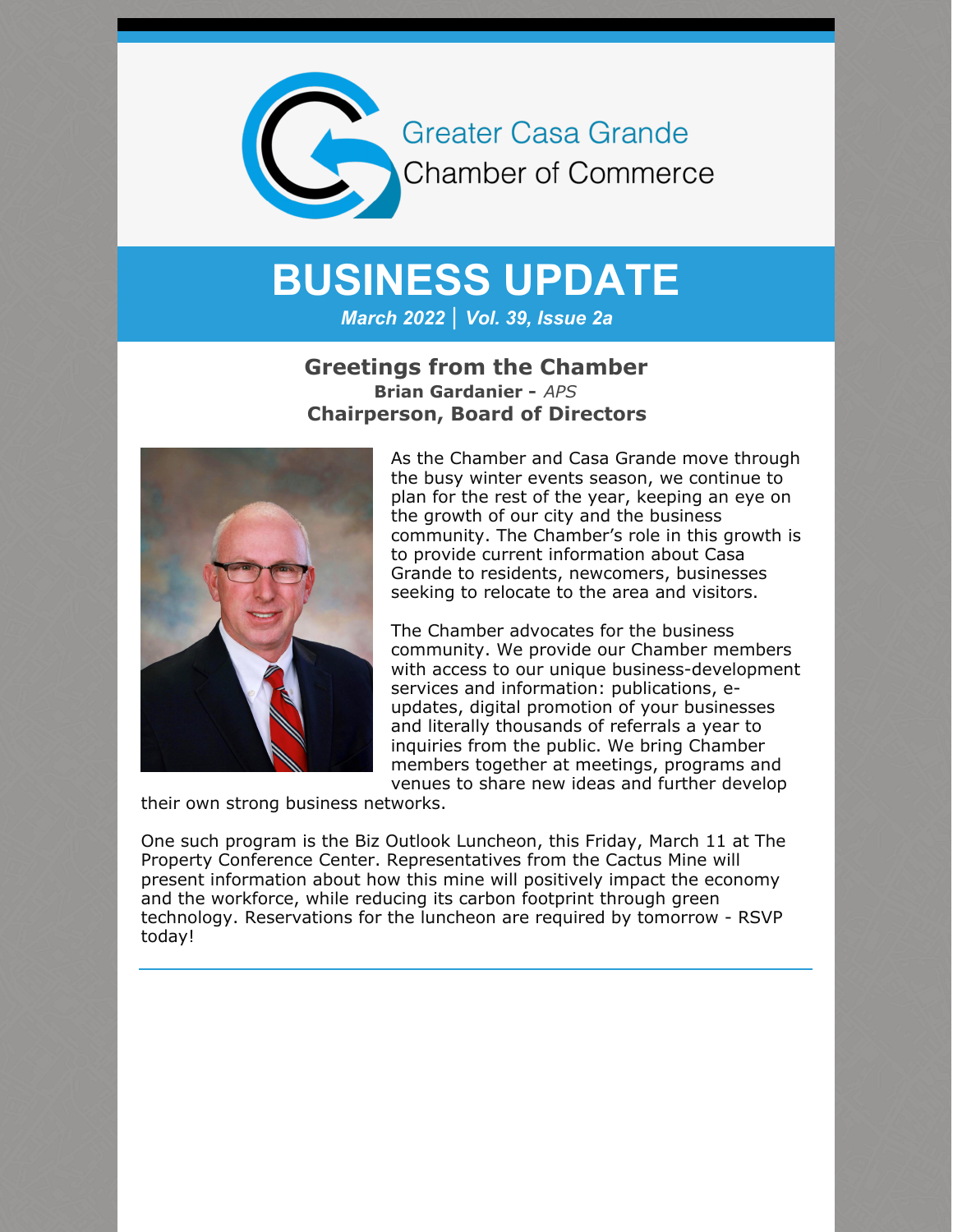

# **LIVE HERE SERVE HERE!**

Part time employment with full time benefits and training in over 50 career fields. Contact your nearest recruiter or Text GUARD to 462769.

O DOAZNGTEAM nationalguard.com/arizona

## **Business of the Week**

## **Cote Investigations**

Congratulations to Business of the Week*, Cote [Investigations](http://www.coteinvestigations.com/) & Associates, LLC.* The motto of the business is Experience!!! Solutions!!! Results!!!, which owner Patrick Cote takes very seriously. As a 30-year law-enforcement veteran, he is experienced in all areas of criminal and civil investigations, policy formulation and development, security and risk management. Licensed, bonded and insured, *Cote [Investigations](http://www.coteinvestigations.com/) & Associates, LLC* provides investigative, consultation, expert witness and training.



Services include consumer fraud, insurance investigations, computer research, missing-person location, workers' compensation, background investigations, employee dishonesty and ID theft. For more information, please contact Pat Cote at 520-560-3547 and tell him the Greater Casa Grande Chamber of Commerce referred you*.*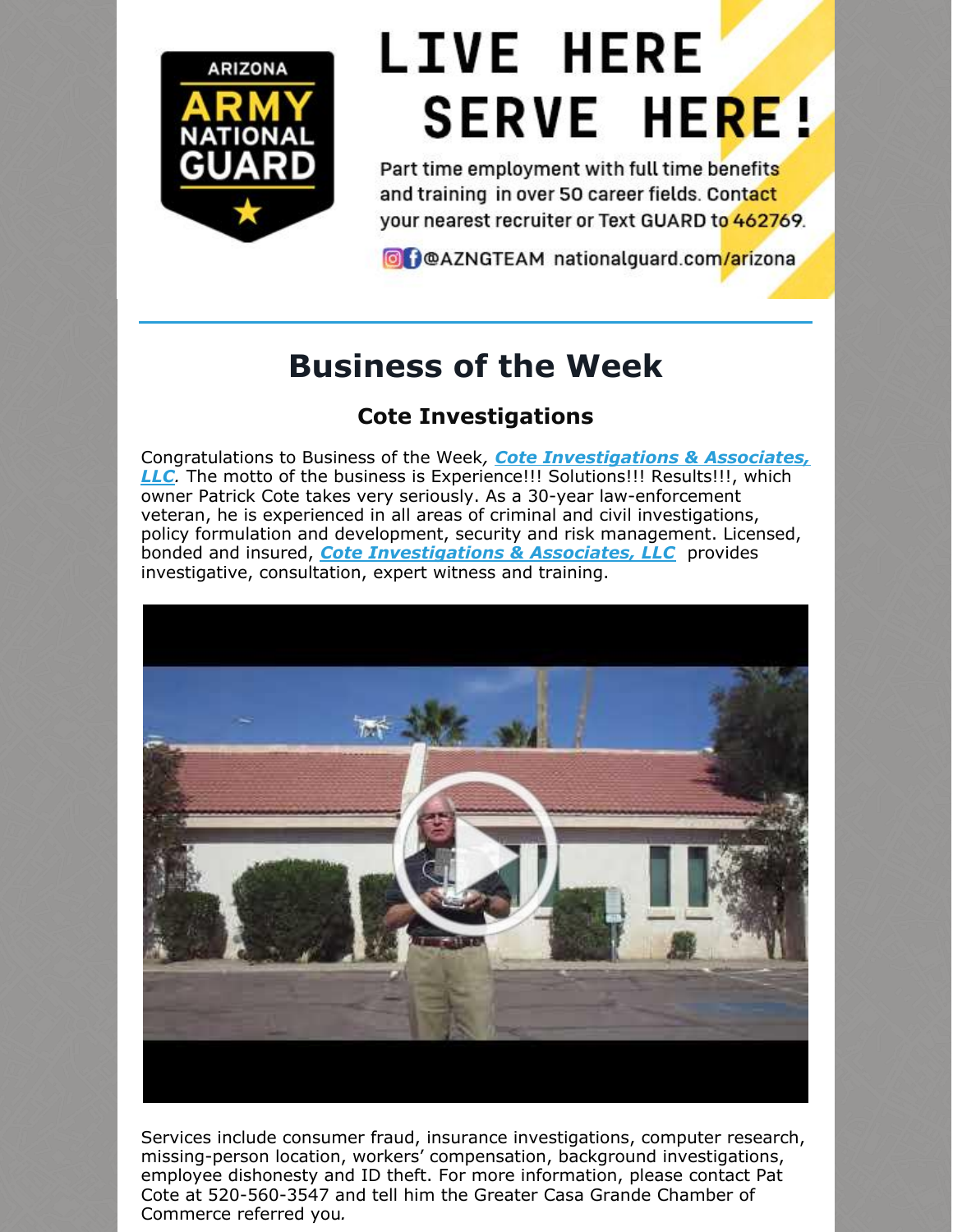## **Upcoming Chamber Events**

### **March [Business](https://cca.casagrandechamber.org/EvtListing.aspx?dbid2=AZCAGR&evtid=28064&class=E) After Hours**

Wednesday, March 23, 2022 - 5:15pm - 7:00pm Caliche Senior Living 1640 N. Peart Road, Casa Grande

## **RSVP Requested**

by Tuesday, March 22

Learn more about our programs, committees and roundtables. visit our **[Chamber](https://cca.casagrandechamber.org/EvtListingMainSearch.aspx) Event Calendar**

## **Upcoming Ribbon Cuttings**

**Angry Crab [Shack](http://www.angrycrabshack.com)** 1601 E. Florence Boulevard, Casa Grande Thursday, March 10, Ribbon Cutting at 4:00pm

#### **[Spanish](http://www.spanishtrailsresort.com) Trails West Resort**

312 E. O'Neil Drive, Casa Grande Saturday, March 26, Ribbon Cutting at Noon



## **Recent Ribbon Cuttings**



#### **Casa Grande [Skateshop](http://www.skatecg.com)**

We were pleased to join Marcus Romero, his team, family and supporters to celebrate Casa Grande Skateshop's 1-year anniversary with a ribbon cutting. Located at 413 N. Florence Street in historic downtown Casa Grande, they have a variety of skateboards, roller skates, shoes and t-shirts. Stop and check them out, or give them a call at (520) 858-4968.



#### **ACP [Painting,](http://www.acppaintingllc.com) LLC**

Danielle Byers 20987 N. John Wayne Parkway Maricopa, AZ 85138 (480) 785-6323

#### **Hay [King](http://www.haykingusa.com) USA**

Ching Lai 3659 1152 S. Roughcut Dr. Casa Grande, AZ 85194 (909) 802-6538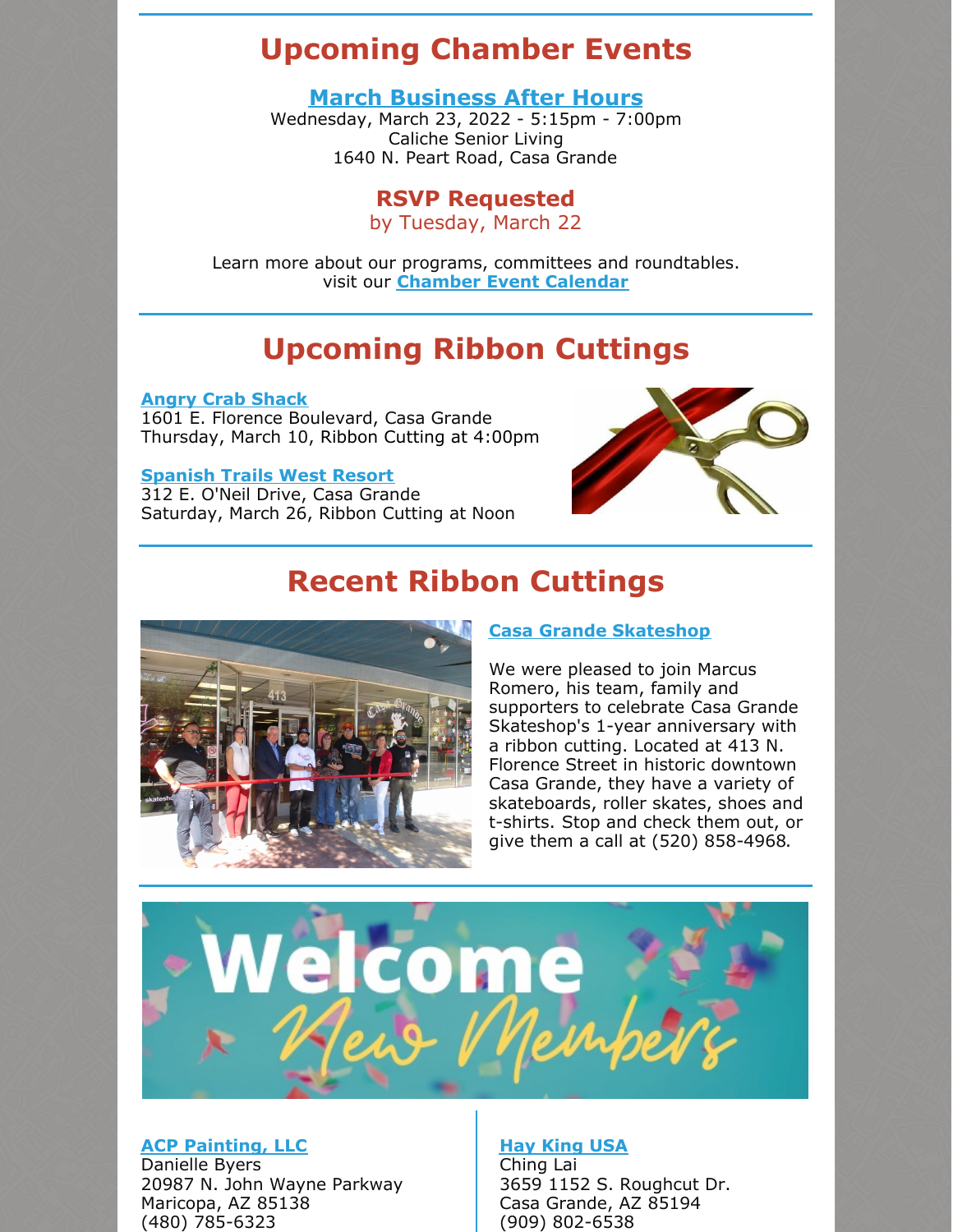**[danielle@acppaintingllc.com](mailto:danielle@acppaintingllc.com)** Category: Painting Contractors

**Casa Grande Art [Association,](http://www.casagrandeartassociation.org) Inc.**

Edna Harris 1664 E. Florence Blvd., Ste. 4-184 Casa Grande, AZ 85122 (520) 840-8644 **[ednaharris@cox.net](mailto:ednaharris@cox.net)**

Category: Non-Profit& Service Organizations

#### **Desert Keyz [Locksmith](http://www.desertkeyz.com) Services, LLC**

Michelle Olivarez Casa Grande, AZ 85122 (520) 709-0114 **[desertkeyz@gmail.com](mailto:desertkeyz@gmail.com)** Category: Locksmith

**[docs.haykingusa@gmail.com](mailto:docs.haykingusa@gmail.com)** Category: Manufacturers

#### **[Mobility](http://www.mobilityplus.com) Plus of Casa Grande**

Anthony Allen Casa Grande, AZ 85194 (520) 788-2307 **[anthony.allen@mobilityplus.com](mailto:anthony.allen@mobilityplus.com)** Category: Medical Equipment & **Supplies** 

#### **Tri-Valley Fire [Equipment](https://www.facebook.com/Tri-Valley-Fire-Equipment-110040190418569/)**

Tylr Elliott Casa Grande, AZ (520) 840-1130 **[t\\_elliott3@ymail.com](mailto:t_elliott3@ymail.com)** Category: Fire Equipment Sales & **Service** 

*Membership Information: To learn more about* **benefits of [membership](https://casagrandechamber.org/member-benefits/)***, contact Ken Saltzmann at the Chamber, call 520-836-2125, or email:* **[membership@casagrandechamber.or](mailto:membership@casagrandechamber.org)g**

## **Business Briefs**

**[APS](http://www.aps.com)** is hosting a Solutions for Business Webinar - Advanced Rooftop Controls Incentive Program - Wednesday, March 9, 11:00am. Learn about alternative ways to control your business' HVAC system. **[Register](https://app.webinar.net/Bq6ZLM79Dxm) here**.

\_\_\_\_\_\_\_\_\_\_\_\_\_\_\_\_\_\_\_\_\_\_\_\_\_\_\_\_\_\_\_\_\_\_\_\_\_\_\_\_\_\_\_\_\_\_\_\_\_\_

**Pinal [County](http://www.pinalcountyaz.gov)** is hosting a Resource Fair, Wednesday, March 9, 2022, 10:00am - 4:00pm at the Casa Grande Library, 449 N. Dry Lake. Learn about local resources and family supports. For more about the event, see **[attached](https://files.constantcontact.com/8c5f2f7b701/a7487668-119c-4f8e-b8f6-c2d3325bc012.pdf?rdr=true) flyer**.

\_\_\_\_\_\_\_\_\_\_\_\_\_\_\_\_\_\_\_\_\_\_\_\_\_\_\_\_\_\_\_\_\_\_\_\_\_\_\_\_\_\_\_\_\_\_\_\_\_\_

**[Achieve](http://www.achievepinal.org/) Pinal**, a grassroots based workforce development coalition, is seeking Monitors for their AARP Experience Corps Reading Program. Volunteers for this flexible program will receive training by AARP. Please print and share the **[attached](https://files.constantcontact.com/8c5f2f7b701/4c59f3e0-c539-464c-b278-00d452eed498.pdf?rdr=true) flyer**. For more information, contact Caryl Chase at (520) 836-6868, or email **[caryl@achievepinal.org](mailto:caryl@achievepinal.org)**.

\_\_\_\_\_\_\_\_\_\_\_\_\_\_\_\_\_\_\_\_\_\_\_\_\_\_\_\_\_\_\_\_\_\_\_\_\_\_\_\_\_\_\_\_\_\_\_\_\_\_

Did you know that **Valley [Humane](http://www.valleyhumane.net) Society** can be part of your recycling efforts? They accept clean and bagged aluminum cans and  $#1$  (clear) plastic bottles. They sort and turn in the recycled items for cash, and average \$200 per month. When you bring these items to the Humane Society, you're making a difference for them and the environment. Learn more, see **[attached](https://files.constantcontact.com/8c5f2f7b701/4b3eaea4-ae55-420d-b2da-0d6f5c3bf0b5.pdf?rdr=true) flyer**. Want to help? Volunteers wanted - print off **[attached](https://files.constantcontact.com/8c5f2f7b701/79ed87ef-a2e5-477c-aac0-448569a07fdd.pdf?rdr=true) flyer for details**.

\_\_\_\_\_\_\_\_\_\_\_\_\_\_\_\_\_\_\_\_\_\_\_\_\_\_\_\_\_\_\_\_\_\_\_\_\_\_\_\_\_\_\_\_\_\_\_\_\_\_

*Do you have a business update? Send an email to* **president@casagrandechamber.org** *to be included in the Business Briefs. Please provide any press releases in PDF format. Please send announcements at least 7 days before our weekly publish day (Monday).*